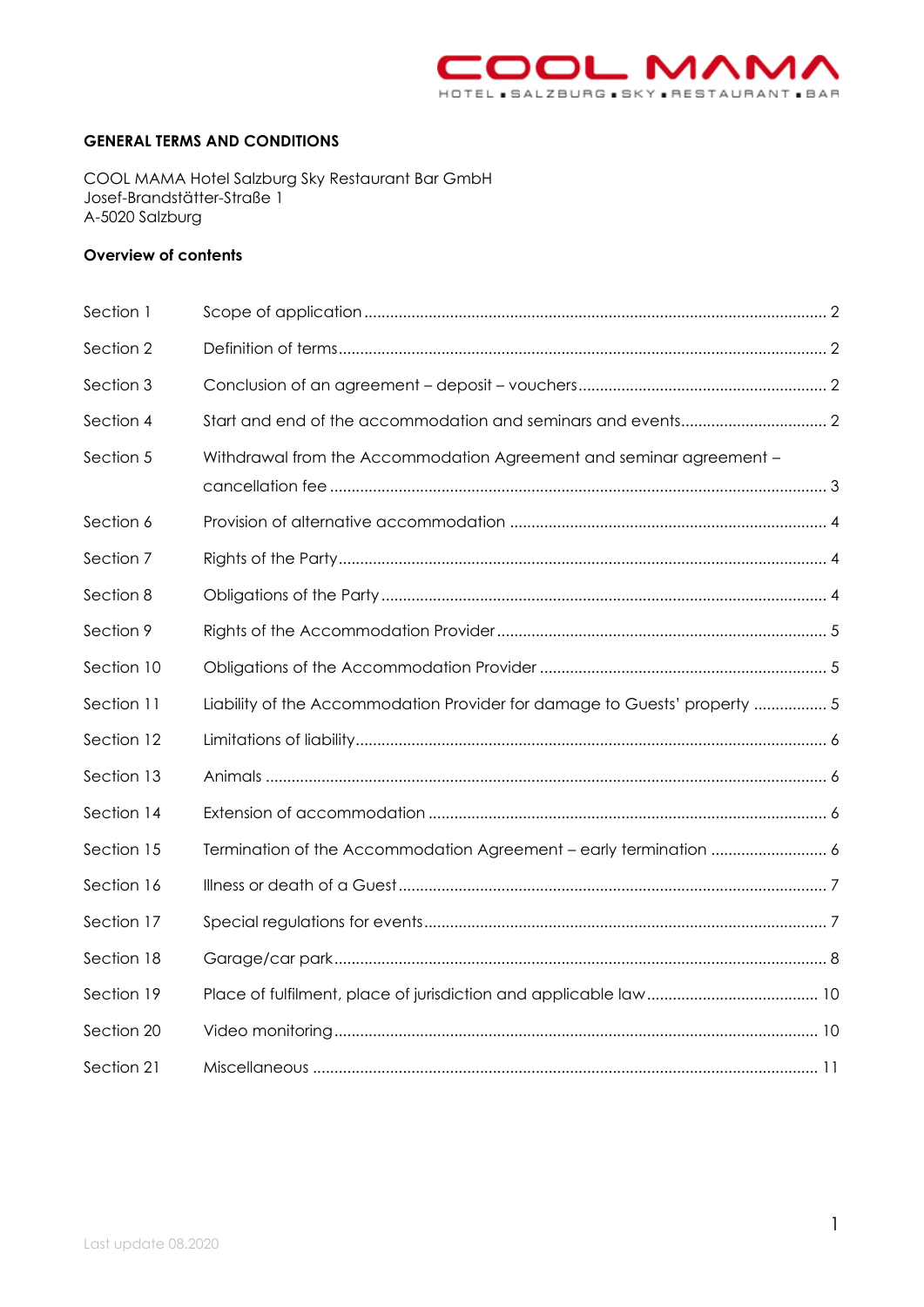

# <span id="page-1-0"></span>**Section 1 Scope of application**

**1.1** These General Terms and Conditions do not exclude special agreements.

<span id="page-1-1"></span>They shall apply mutatis mutandis to rooms, seminars and events which have been booked.

# **Section 2 Definition of terms**

The "Accommodation Provider" is a natural person or legal entity that accommodates guests in exchange for remuneration or makes these premises available for seminars or events.

The "Guest" is a natural person that uses the accommodation. The Guest is generally also the Party.

Persons arriving in the company of the Party (e.g. family members, friends etc.) are also classified as Guests.

The "Party" is a domestic or foreign natural person or legal entity that enters into an Accommodation Agreement as a Guest or for a Guest.

The terms "Consumer" and "Entrepreneur" are to be understood within the meaning of the 1979 Consumer Protection Act (Konsumentenschutzgesetz) as amended.

The "Accommodation Agreement" is the agreement concluded between the Accommodation Provider and the Party, the contents of which are specified below.

<span id="page-1-2"></span>"Groups" are Guests for whom at least ten rooms are booked together.

# **Section 3 Conclusion of an agreement – deposit – vouchers**

**3.1** The Accommodation Agreement becomes effective through acceptance of the Party's order by the Accommodation Provider. Electronic declarations shall be deemed received when they can be collected by the party to which they are addressed under normal circumstances provided that they are received during the published business hours of the Accommodation Provider.

**3.2** The Accommodation Provider shall be entitled to enter into the Accommodation Agreement under the condition that the Party pays a deposit. In such case, the Accommodation Provider shall be obliged to inform the Party about the required deposit before accepting the written or verbal order from the Party. In the event that the Party agrees to the deposit (in writing or verbally), the Accommodation Agreement becomes effective on receipt by the Accommodation Provider of the Party's declaration of consent regarding payment of the deposit.

**3.3** The Party shall be obliged to pay the deposit no later than 7 days (receipt) before the provision of the accommodation. The Party bears the costs of the financial transaction (e.g. transfer charges). For credit cards and debit cards the respective terms and conditions of the card companies shall be applicable.

The Accommodation Provider is also entitled to request authorisation on the customer's credit card in the amount of EUR 50.00 per overnight stay which is booked without this being expressly agreed. This may be offset as a deposit and security against claims.

**3.4** In the event that groups and seminars are booked, a deposit in the amount of the entire booking price is to be paid 30 days before the day of arrival at the latest.

<span id="page-1-3"></span>**3.5** Vouchers cannot be redeemed in cash.

# **Section 4 Start and end of the accommodation and seminars and events**

**4.1** The Party is entitled to occupy the rented accommodation from 3 pm on the agreed day ("day" of arrival"), unless the Accommodation Provider offers a different occupancy time.

**4.2** If a room is occupied for the first time before 6 am in the morning, the previous night counts as the first overnight stay.

**4.3** The Party must vacate the rented accommodation by 11 am on the day of departure. The Accommodation Provider shall be entitled to charge for another day if the rented rooms are not vacated by the cut-off time. The following night will be invoiced in full from 3 pm on the departure date at the latest.

**4.4** For seminars and events, the respective agreed start and end times shall apply. In the event of failure to comply with these times, the Accommodation Provider shall be entitled to charge an appropriate additional fee.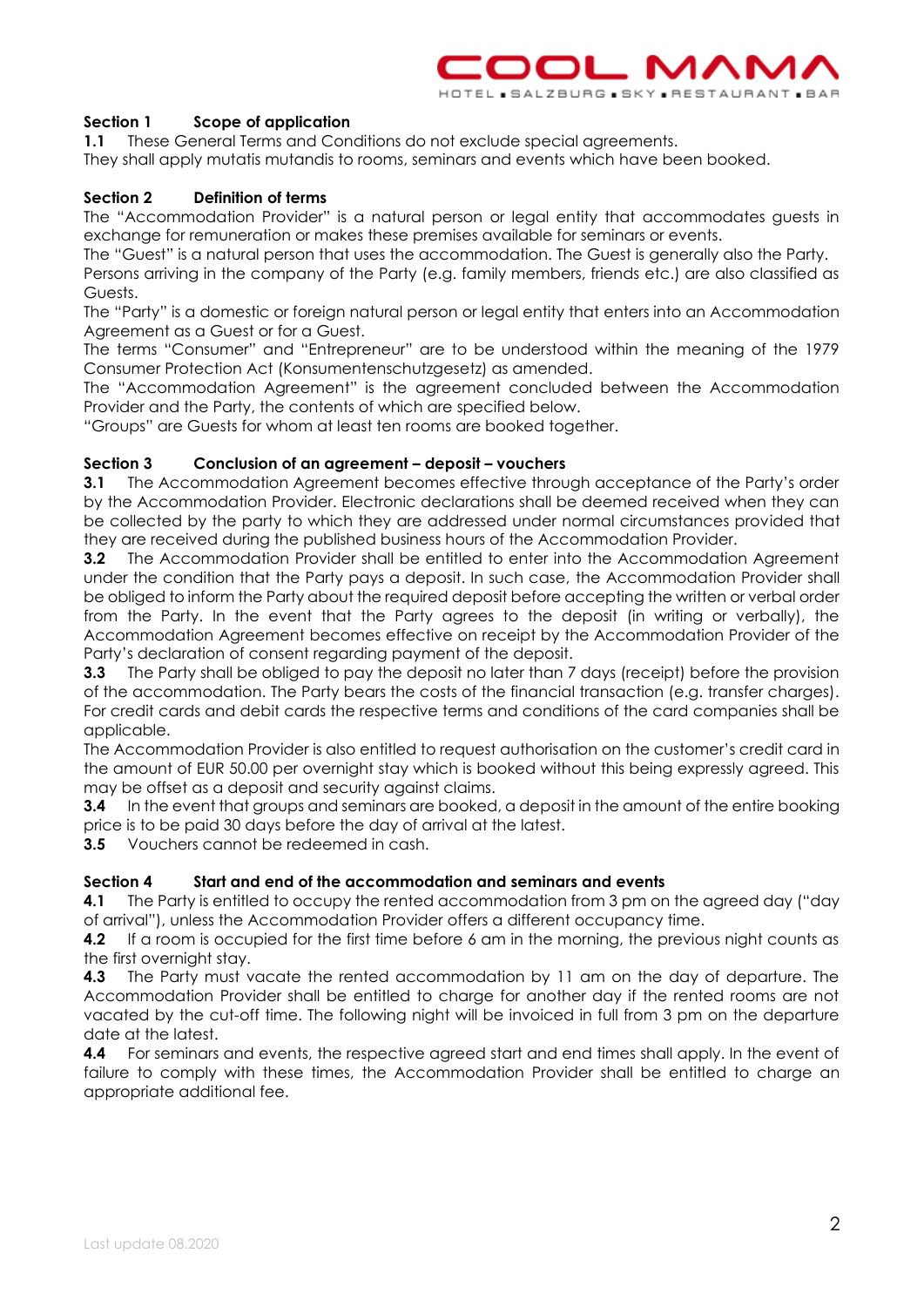

# <span id="page-2-0"></span>**Section 5 Withdrawal from the Accommodation Agreement and seminar agreement – cancellation fee**

# **Cancellation by the Accommodation Provider**

**5.1** If the Accommodation Agreement provides for a deposit and such deposit has not been paid by the Party by the deadline, the Accommodation Provider may withdraw from the Accommodation Agreement without granting any grace period.

**5.2** If the Guest fails to arrive by 6 pm on the agreed day of arrival, the Accommodation Provider shall not be obliged to accommodate them unless a later time of arrival has been agreed.

**5.3** If the Guest has paid a deposit (see 3.3), the room which has been booked remains reserved until 11 am on the date which follows the agreed day of arrival at the latest. The day of arrival is counted as the first day unless the Guest specifies a later day of arrival.

**5.4** The Accommodation Provider may void the Accommodation Agreement by means of a unilateral declaration for objectively justifiable reasons by 3 months before the Party's arranged day of arrival at the latest, unless otherwise agreed.

# **Withdrawal by the Party – cancellation fee**

**5.5** Unless otherwise agreed, the Party may cancel the Accommodation Agreement under the following conditions:

# **Cancellation conditions for groups and seminars**

Cancellation of the contingent:

up to 90 days before arrival, the entire group can be cancelled free of charge;

in the event of cancellation 89 to 31 days before arrival, 50% of the booking value shall be payable; in the event of cancellation 30 days before arrival, 100% of the booking value shall be payable; in the event of a no-show, 100% of the booking value shall be payable.

Any discounts shall only be granted on the overnight accommodation, but not on breakfast.

# **Cancellation conditions for other bookings**

the booking may be cancelled free of charge up to 3 pm on the day before the day of arrival, with the exception of non-refundable rates.

In the event of cancellation within 24 hours before arrival or a no-show, the full booking value shall be payable.

In the event of a no-show on the part of the Party, the duty to pay remuneration for the stay continues to apply in full.

**5.6** For non-cancellable bookings (non-refundable bookings) made via various internet platforms and our own website, the agreed remuneration will be charged to the customer's credit card immediately. In general, the remuneration shall be due immediately on receipt of the invoice.

**5.7** The cancellation conditions set out in Section 17 apply to events.

# **5.8 Obstruction of arrival**

If the Party is prevented from arriving at the accommodation premises on the day of arrival using any transport options because this is made impossible by unforeseeable extraordinary events (e.g. extreme snowfall, floods etc.), the Party shall not be obliged to pay the agreed remuneration for the days of arrival.

The duty to pay remuneration for the booked stay comes into effect again if arrival becomes possible again within three days.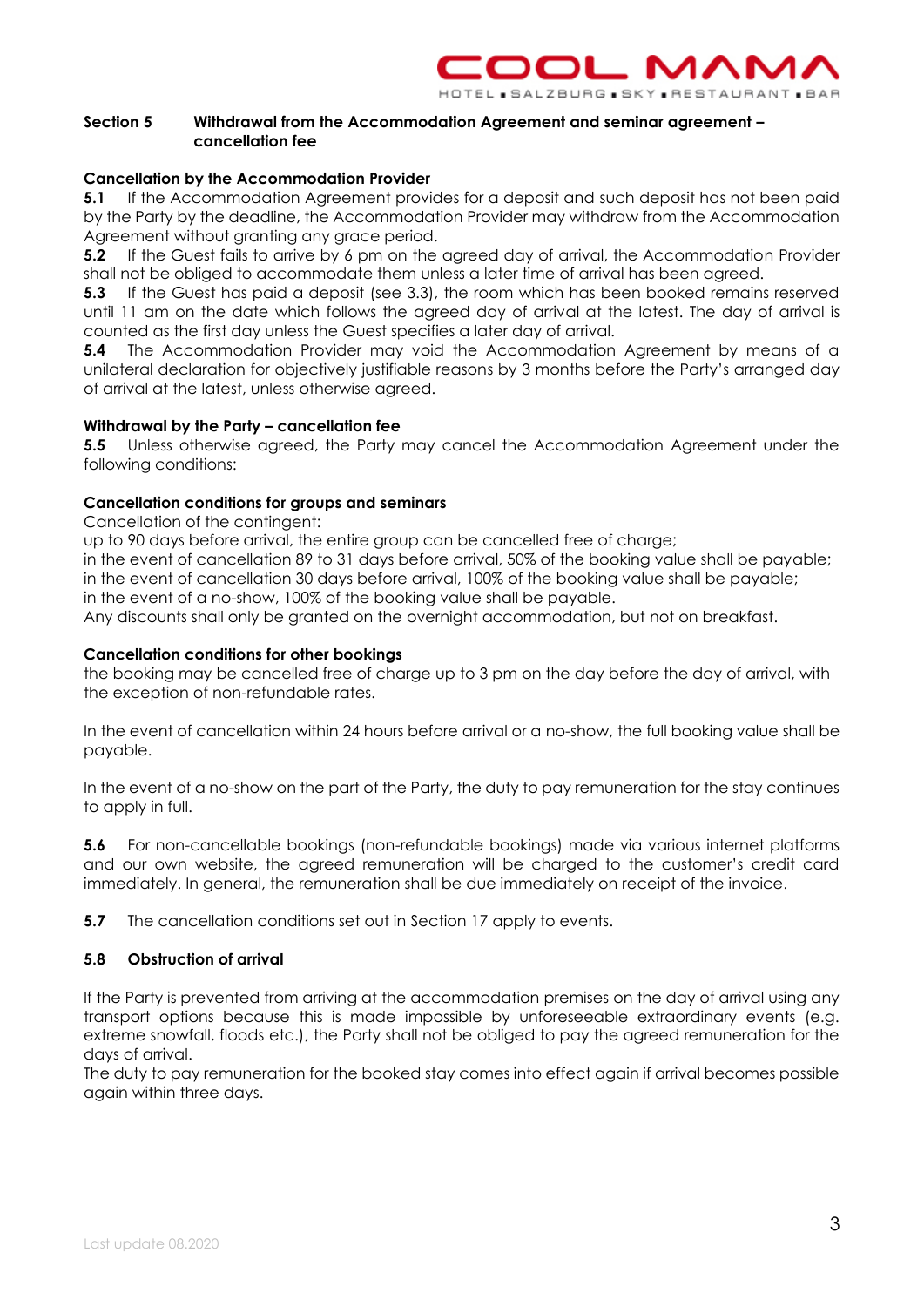

#### <span id="page-3-0"></span>**Section 6 Provision of alternative accommodation**

**6.1** The Accommodation Provider may provide the Party or Guests with adequate substitute accommodation (of the same quality) if this is reasonable for the Party, in particular if the discrepancy is slight and objectively justified.

**6.2** An objective justification exists if the room (the rooms) has (have) become unusable, quests who have already been accommodated extend their stay, an overbooking situation exists or other important operational measures make this step necessary.

**6.3** Any additional expenditure in respect of the substitute accommodation is to be borne by the Accommodation Provider.

**6.4** In case of an early termination of the Accommodation Agreement on the part of the Accommodation Provider, especially due to reasons set out in Section 15.6 and Section 15.7, the Accommodation Provider is released of its obligation to provide the Party or Guests with substitute accommodation or to organise substitute accommodation for the Party or Guests.

#### <span id="page-3-1"></span>**Section 7 Rights of the Party**

**7.1** By concluding an Accommodation Agreement, the Party acquires the right to the usual use of the rented room(s), the facilities of the hotel which are normally accessible to guests for use without special conditions and the right to the usual service.

The Party shall exercise its rights in accordance with any applicable hotel and/or guest regulations (house rules).

**7.2** The individual accommodation rooms have double beds and may only be booked and occupied by a maximum of two people per room. Additional beds will not be provided by the Accommodation Provider.

Partys, who allow any visitors who are not guests of the hotel are only authorized to visit accommodation rooms with agreements of the Accommodation Provider when their names and addresses are provided.

**7.3** Smoking is prohibited throughout the entire accommodation premises without exception. In the event of any violation of the smoking ban, the individual in question undertakes to pay the Accommodation Provider a flat-rate contractual penalty in the amount of EUR 250.00 per breach.

**7.4.** If unnecessary/malicious actions lead to the fire alarm being triggered, all costs incurred as a result of this may be invoiced to the Party.

# <span id="page-3-2"></span>**Section 8 Obligations of the Party**

**8.1** The Party shall be obliged to pay the agreed remuneration plus any extra amounts that have arisen from the use of special services by the Party and/or the accompanying Guests, plus all statutory taxes and duties, by the time of departure at the latest.

**8.2** The Accommodation Provider shall not be obliged to accept foreign currencies. If the Accommodation Provider accepts foreign currencies, these shall be accepted at the current rate if possible. If the Accommodation Provider accepts foreign currencies or cashless means of payment, the Party shall pay any associated costs, e.g. for enquiries to credit card companies, telegrams etc.

**8.3** The Party shall be liable to the Accommodation Provider for any damage caused by it or the Guest or any other persons that receive services of the Accommodation Provider with the knowledge of or in accordance with the intention of the Party.

**8.4** The name of the hotel, COOL MAMA, is protected by copyright law and may not be used by the Guest without authorisation.

**8.5** The Guest is not permitted to publish or pass on images of the hotel or gastronomy premises.

**8.6.** All photos and videos conducted by the Party/ Guest on hotel premises in particular commercial purposes, offensive, pornographic or suggestive content is not permitted, to be distributed or be published.

The COOL MAMA Hotel Sky Bar GmbH reserves the right for compensation for any damages incurred arising from or in connection with willfulness or negligence on the part of the Party.

If the Accommodation Provider has not been notified, the hotel shall be entitled to press legal charges against the Party.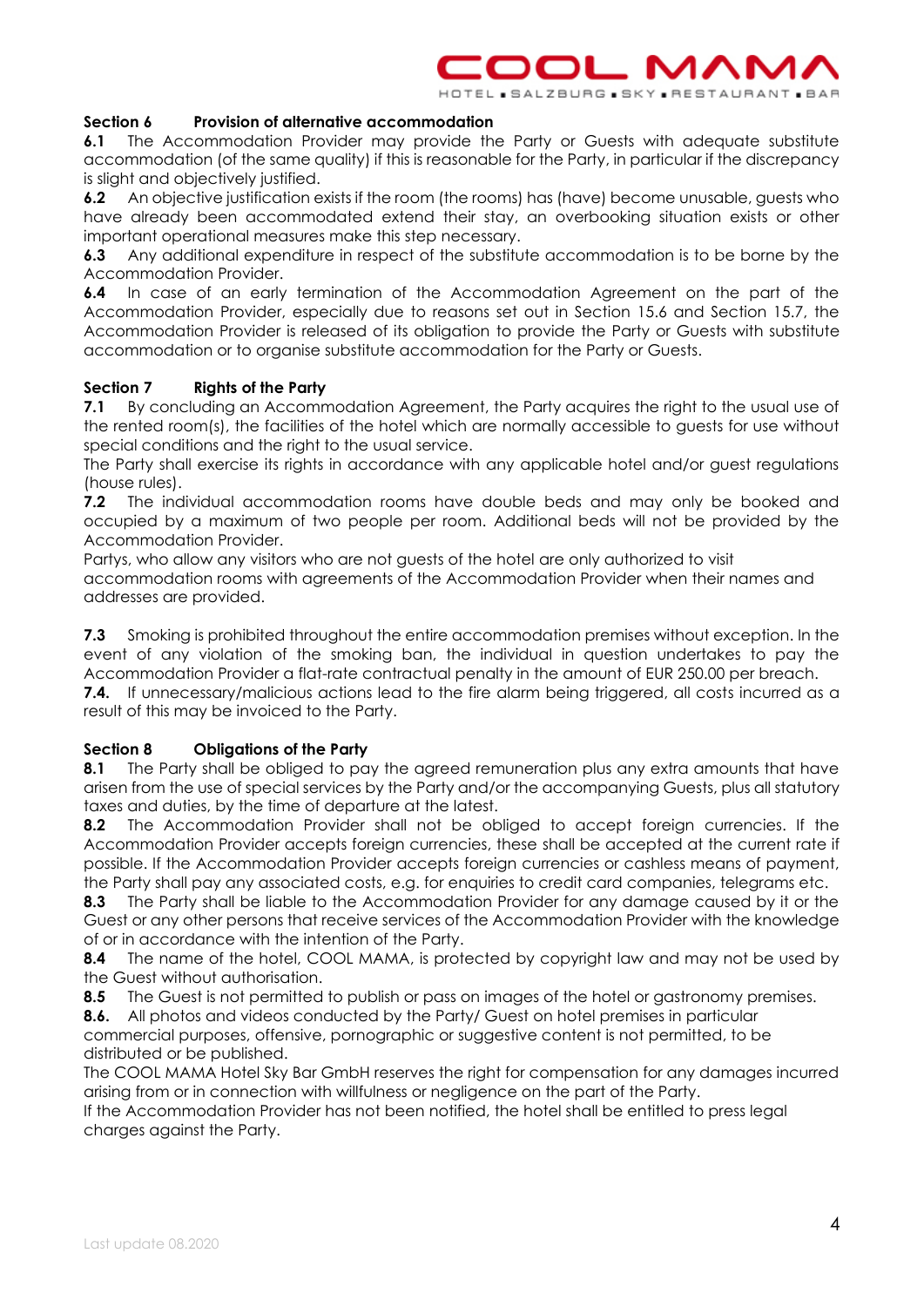

<span id="page-4-0"></span>**Section 9 Rights of the Accommodation Provider**

**9.1** If the Party refuses to pay or is in arrears with the agreed remuneration, the Accommodation Provider shall be entitled to make use of the legal right of retention in accordance with Section 970c ABGB [Austrian Civil Code] and the legal right of lien in accordance with Section 1101 ABGB with respect to the items brought by the Party or the Guest.

Furthermore, the Accommodation Provider shall be entitled to make use of this right of retention or lien in order to secure its claims arising from the Accommodation Agreement, particularly for catering, other expenses made for the Party and for any kind of damage claims.

**9.2** If an additional service is requested in the room of the Party or is requested at non-standard times (after 8 pm and before 7 am), the Accommodation Provider shall be entitled to demand a special supplement in respect of this. This special supplement must, however, be indicated on the room price table. The Accommodation Provider may also refuse to provide these services for operational reasons.

**9.3** The Accommodation Provider reserves the right to charge for its services at any time in full or in part.

# <span id="page-4-1"></span>**Section 10 Obligations of the Accommodation Provider**

**10.1** The Accommodation Provider shall be obliged to provide the agreed services to an extent that complies with its standards.

**10.2** Extra services of the Accommodation Provider that must be indicated accordingly and are not included in the accommodation remuneration shall, by way of example, include:

Extra accommodation services that may be invoiced separately, such as the provision of lounges, saunas, indoor and/or outdoor swimming pools, solariums, garages etc.

# <span id="page-4-2"></span>**Section 11 Liability of the Accommodation Provider for damage to Guests' property**

**11.1** The Accommodation Provider shall be liable for Party's property in accordance with Section 970 et seq. ABGB. The Accommodation Provider shall only be liable if the items have been handed over to the Accommodation Provider or the persons authorised by the Accommodation Provider or deposited in a place assigned by such or intended for such purpose. Unless the Accommodation Provider provides other evidence, the Accommodation Provider shall be liable for its own fault or the fault of its vicarious agents and visitors. In accordance with Section 970 (1) ABGB, the Accommodation Provider shall only be liable up to the amount specified in the Austrian law on the liability of landlords and other entrepreneurs of 16 November 1921 (Bundesgesetz über die Haftung der Gastwirte und anderer Unternehmer) as amended as a maximum. If the Party or the Guest does not comply without undue delay with the request of the Accommodation Provider to place its property in a special storage location, the Accommodation Provider shall be released from all liability.

The amount of any liability of the Accommodation Provider shall be limited to the third-party liability insurance amount of the respective Accommodation Provider as a maximum. Any fault of the Party or Guest is to be taken into account.

**11.2** Liability on the part of the Accommodation Provider is excluded for slight negligence. If the Party is an Entrepreneur, the Accommodation Provider may not be held liable for gross negligence. In such case, the burden of proof shall be borne by the Party. No compensation for consequential damage or indirect damage as well as loss of profits will be provided in any case.

**11.3** The Accommodation Provider shall only be liable for any valuables, money and securities in the event it has accepted such items for safekeeping knowing their characteristics or in the event the damage has been caused by itself or its vicarious agents. The limitation of liability in accordance with 12.1 and 12.2 shall apply mutatis mutandis.

**11.4** The safekeeping of valuables, money and securities shall be refused by the Accommodation Provider and no liability shall be assumed for the loss or theft thereof.

**11.5** In each event of safekeeping being accepted, liability shall be excluded if the Party and/or Guest fails to immediately notify the Accommodation Provider of the damage which has been incurred without undue delay on becoming aware of this. Furthermore, these claims must be asserted with legally within three years of the Party and/or Guest becoming aware or potentially becoming aware of the damage, otherwise these claims shall be considered void.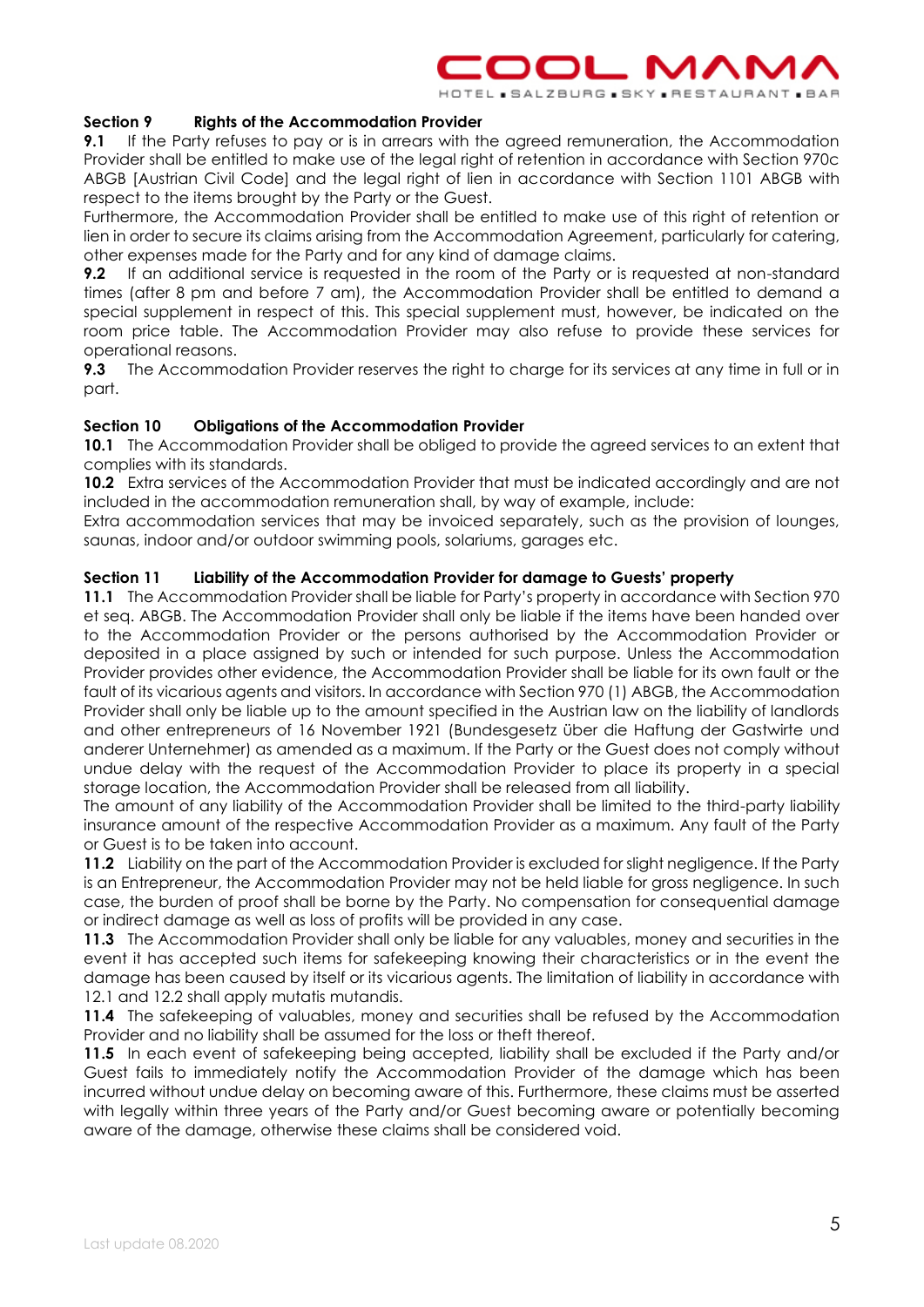

**11.6** Lost property will only be stored by the Accommodation Provider for a period of one month after being found. When this period has expired, the Accommodation Provider may dispose of the lost property items freely and discard them.

**11.7** In principle, the Accommodation Provider shall not bear any liability for the Guest's property in the hotel room, car park, restaurant outlets and public areas.

<span id="page-5-0"></span>**11.8** The Accommodation Provider shall not bear any liability for items which are lost or left behind.

# **Section 12 Limitations of liability**

**12.1** If the Party is a Consumer, the Accommodation Provider may not be held liable for slight negligence, except for personal injuries.

**12.2** If the Party is an Entrepreneur, the Accommodation Provider may not be held liable for slight or gross negligence. In such case, the burden of proof shall be borne by the Party. No compensation for consequential damage, non-material damage or indirect damage as well as loss of profits shall be provided. The damage to be compensated shall, in any case, be limited to the amount of the damage incurred because the Party relied on the validity of the agreement (Vertrauensinteresse).

# <span id="page-5-1"></span>**Section 13 Animals**

<span id="page-5-2"></span>Animals may not be brought onto the accommodation premises without any exceptions.

# **Section 14 Extension of accommodation**

**14.1** The Party shall have no right to the extension of its stay. If the Party informs the Accommodation Provider in good time that it intends to extend its stay, the Accommodation Provider may approve an extension of the Accommodation Agreement. However, the Accommodation Provider is not obliged to do so.

14.2 If the Party is not able to leave the accommodation on the day of departure because all departure routes are blocked or cannot be used due to unforeseeable circumstances (e.g. extreme snowfall, flooding etc.), the Accommodation Agreement is automatically extended for the length of time during which departure remains impossible. A price reduction for this period is only possible, if necessary, if the Party is not able to make full use of the services offered by the Accommodation Provider as a result of exceptional weather conditions. The Accommodation Provider shall be entitled to charge, as a minimum, the remuneration corresponding to the price usually charged in the low season.

# <span id="page-5-3"></span>**Section 15 Termination of the Accommodation Agreement – early termination**

**15.1** If the Accommodation Agreement has been concluded for a limited term, it shall end upon the expiry of such term.

**15.2** If the Party leaves early, the Accommodation Provider shall be entitled to charge the total agreed remuneration. The Accommodation Provider shall deduct any savings due to the failure to use its scope of services or maintained by letting the booked rooms to other guests. A price deduction is only possible if the hotel accommodation is fully booked at the time of the failure to use the rooms reserved by the Guest and the rooms can be let to other guests as a result of the cancellation by the Party. The burden of proof of the savings shall be borne by the Party.

**15.3** The agreement with the Accommodation Provider ends in the event of the Guest's death.

**15.4** If the Accommodation Agreement has been concluded for an indefinite term, the parties may terminate the Agreement by 10 am on the third day preceding the intended end date of the Agreement.

**15.5** The Accommodation Provider shall be entitled to terminate the Accommodation Agreement with immediate effect for important reasons, particularly if the Party and/or the Guest

a) uses the rooms in a considerably disadvantageous manner or negatively affects the collective living environment for other guests, the Accommodation Provider, its vicarious agents or third parties living in the accommodation as a result of its inconsiderate, objectionable or otherwise inappropriate behaviour or commits an act threatened by punishment which constitutes a risk to the property, ethics or personal safety of these persons;

b) contracts a contagious disease or a disease the duration of which exceeds the term of accommodation or otherwise is in need of care;

c) fails to settle the presented invoices when they become payable within a reasonable period of time (3 days).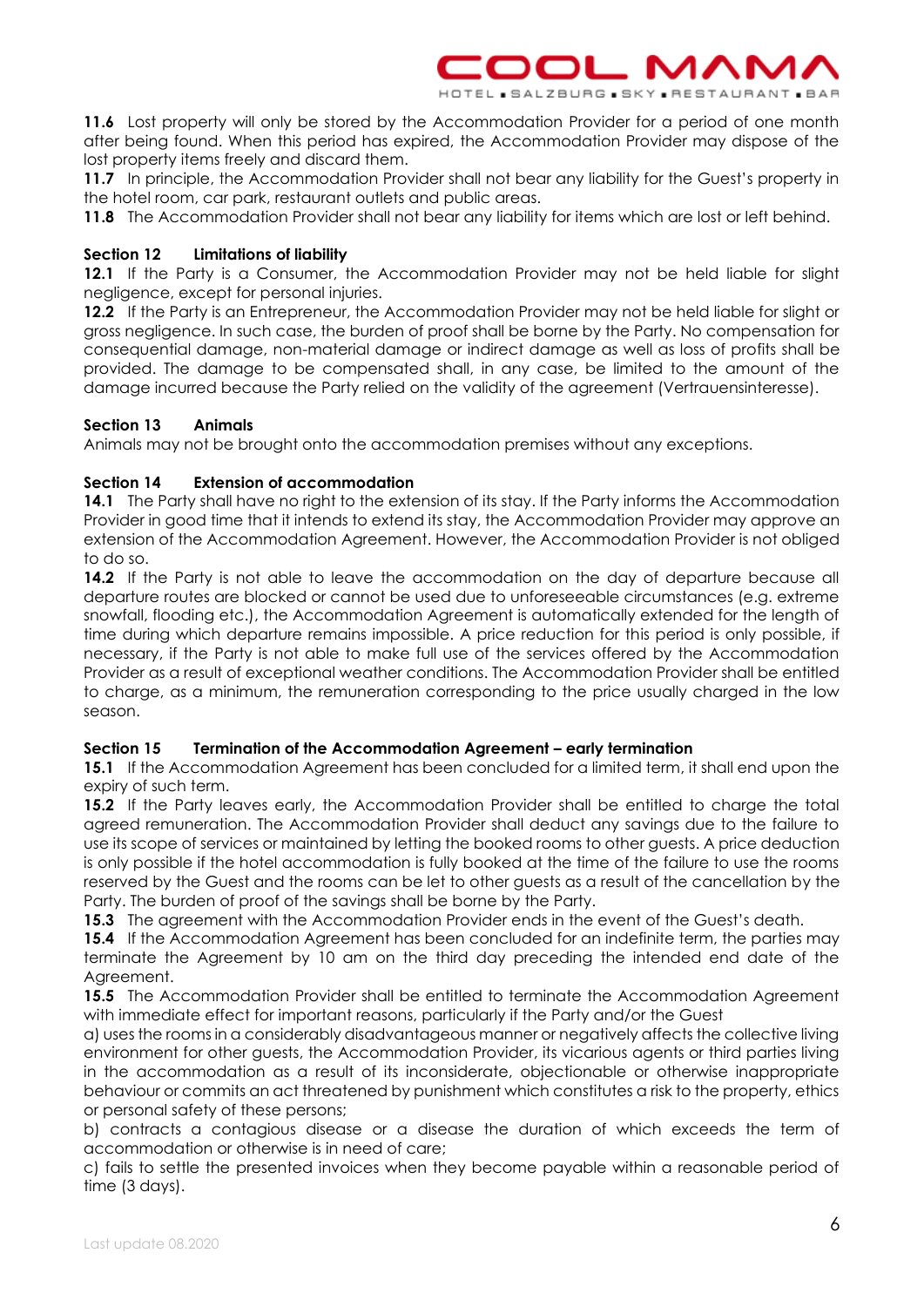# OOL MAM

HOTEL BALZBURG BKY PRESTAURANT BAR

**15.6** If the performance of the agreement becomes impossible or unreasonable due to circumstances to be deemed events of force majeure (these include in particular natural disasters such as flood, fire, radioactive disasters, strike, lockout, epidemic, pandemic, contagious disease of employees, official orders or- decrees and prohibition of entry), or unpredictable malfunction of the facilities (burst pipes, disruption to the water supply, failure of air condition and heating or ventilation systems etc.), power failure, it failure, penetration of water, breakage of glass etc. and/or other unavoidable causes the Accommodation Provider may terminate the Accommodation Agreement at any time without giving prior notice unless the Agreement is already deemed terminated under the law or the Accommodation Provider is released of its obligation to accommodate the Party. In this case any claims for damages / compensation, warranty etc. by the Party are excluded and the Accommodation Provider is released of its obligation to provide the Party or Guests with substitute accommodation or to organise substitute accommodation for the Party or Guests.

**15.7** If the Party arrives from a country or region with a current travel warning of level 5 or higher, that has been issued by the Austrian Government or competent authorities due to a contagious disease, and the Party cannot prove by a current medical test (issue date max. 48 hours), that it does not pose a danger regarding this disease to guests or employees, the Accommodation Provider may terminate the Accommodation Agreement or existing reservations at any time without giving prior notice. In this case any claims for damages / compensation, warranty etc. by the Party are excluded and the Accommodation Provider is released of its obligation to provide the Party or Guests with substitute accommodation or to organise substitute accommodation for the Party or Guests.

# <span id="page-6-0"></span>**Section 16 Illness or death of a Guest**

**16.1** If a Guest becomes unwell during its stay at the accommodation, the Accommodation Provider shall arrange for medical care at the request of the Guest. In the event of imminent danger, the Accommodation Provider shall arrange for medical care even without the special request of the Guest, particularly if this is necessary and the Guest is unable to do so themselves.

**16.2** As long as the Guest is not able to make decisions or it is not possible to contact the Guest's next of kin, the Accommodation Provider will arrange for medical care at the Guest's expense. However, the extent of such care measures shall terminate when the Guest is able to make decisions or the next of kin has/have been informed about the illness.

**16.3** In particular, the Accommodation Provider shall be entitled to claim compensation from the Party and the Guest or, in the event of death from its legal successor, for the following costs:

a) outstanding medical costs, costs for ambulance transportation, medication and medical aids,

b) any disinfection of rooms which has become necessary,

c) laundry which has become unusable, bed linen and bed furniture or for disinfection or thorough cleaning of all these items,

d) Restoration of walls, furniture, carpets etc. to the extent that these were contaminated or damaged as a result of the illness or death,

e) Rent for the room provided that it was occupied by the Guest plus any days on which it was not possible to use the room due to disinfection, clearing or similar,

<span id="page-6-1"></span>f) any other damages incurred by the Accommodation Provider.

# **Section 17 Special regulations for events**

**17.1** The event Party shall inform the Accommodation Provider of the guaranteed minimum number of people participating in the event and the maximum number of participants by four weeks before the start of the event at the latest.

Invoicing shall take place according to the actual number of people who participate, however this shall be no less than the minimum guaranteed number which was provided.

**17.2** The Accommodation Provider reserves the right to allocate and assign individual rooms for the event in order to ensure suitable accommodation for all participants, taking into consideration the nature of the event and the desired quality. In the event of an increase or decrease in the number of participants, the Accommodation Provider shall be entitled to reallocate the event rooms.

Should the Party request an additional room for an event despite sufficient seating being provided, the Accommodation Provider shall be entitled to charge an additional fee for this.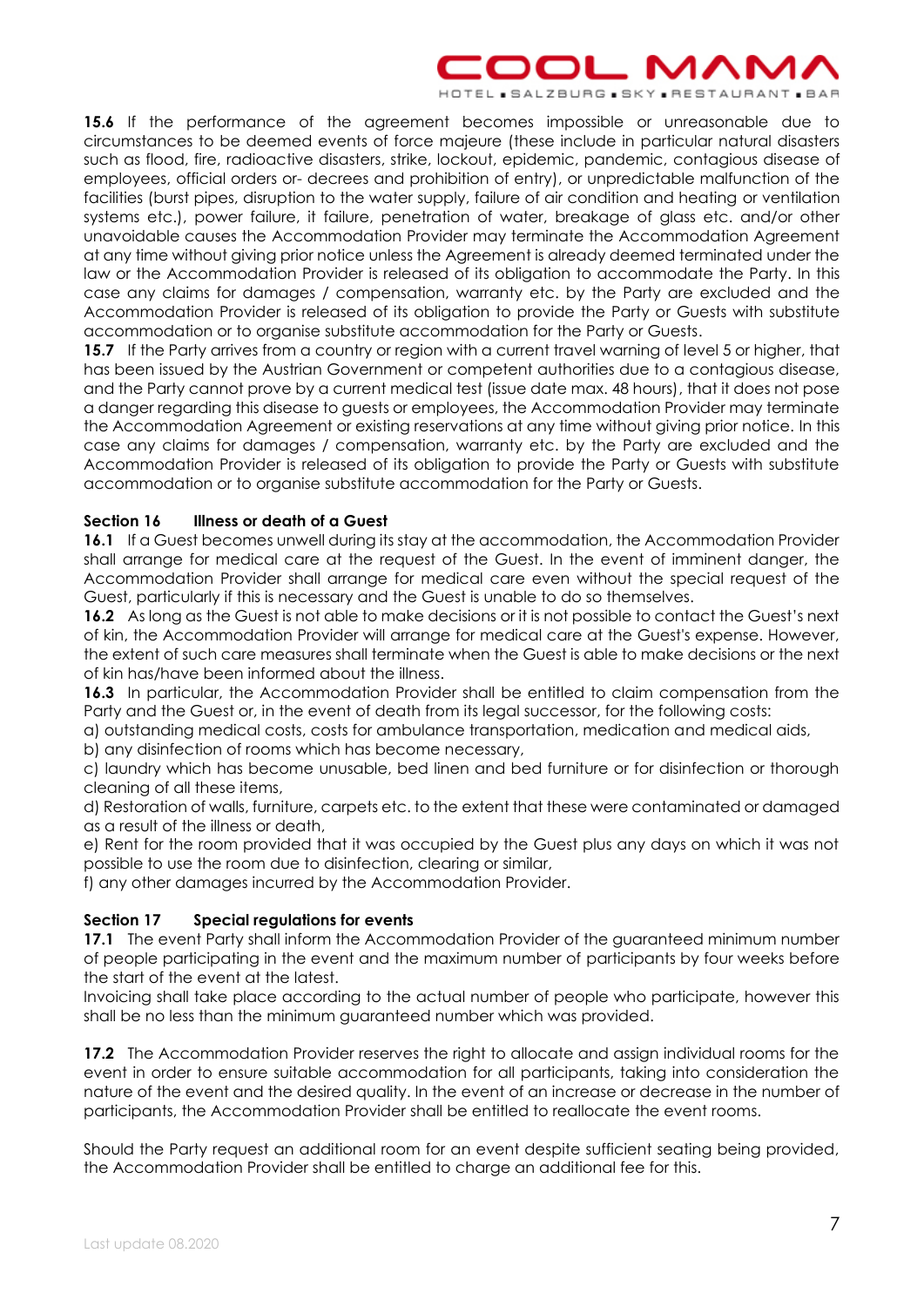If the Party wishes to change the seating which has been contractually agreed on the day of the event and this is possible for the Accommodation Provider, the Accommodation Provider shall be entitled to charge an appropriate additional amount for the reorganisation.

 $\Box$ 

L.SALZBURG.SK

1 A R

Should the event duration which has been contractually agreed be exceeded and such extension be possible, the Accommodation Provider shall be entitled to charge an additional fee for the extension.

**17.3** The general opening hours of the outlets shall apply to events unless otherwise agreed in the respective contract.

**17.4** An event cancellation by means of a unilateral declaration by the Party is only possible subject to the payment of the following cancellation fees:

up to 31 days before the start of the event – free;

30 to 11 days before the start of the event – 50% of the booking value shall be payable; 10 days or less before the start of the event – 100% of the booking value shall be payable; in the event of a no-show, 100% of the booking value shall be payable.

#### <span id="page-7-0"></span>**Section 18 Garage/car park**

**18.1** By driving into the garage, the Guest/Party, hereinafter referred to in short as the Lessee, enters into a contact with the Accommodation Provider, namely, a rental contract regarding the parking space for motor vehicles under the conditions set out below.

**18.2** This contract does not include monitoring or safekeeping of the vehicle, its accessories, any items in the vehicle or items brought into the garage with the vehicle. The Accommodation Provider is under no safe custody obligation nor has any other duty of care for objects brought onto the premises by the Lessee. The contract shall end with the departure of the vehicle.

**18.3** Obligations of the Lessee:

The Lessee is obliged to exercise the due care and attention required on the road, in particular, strict compliance with signs and notices displayed to regulate traffic and parking, as well as safety rules. Instructions issued by the Accommodation Provider or its staff to ensure safety or which relate to house rules must always be followed without undue delay.

Vehicles may only be parked within the marked parking spaces. The Accommodation Provide is entitled to remove vehicles parked outside these spaces, in particular in the traffic areas, subject to a charge.

Each Lessee is advised to always carefully lock their vehicle when leaving it and to refrain from leaving any valuables in the vehicle.

The Lessee is obliged to secure and lock the parked vehicle properly and to then leave the garage without delay.

In the event of fire or the smell of burning, activate the fire alarm and alert the fire service and reception.

Vehicles may enter and exit at any time of day or night. Refrain from unnecessary signals in the parking garage and on the premises in the interest of minimising noise levels.

Unless otherwise provided for, the regulations which are applicable to vehicles and the Highway Code shall apply in the same way in the respective valid version.

Entry with gas-powered vehicles and with vehicles with a height of over two metres is not permitted. The vehicle which is parked should be properly locked and secured. The vehicle should be prevented from rolling away by securing the hand brake and placing the vehicle in gear.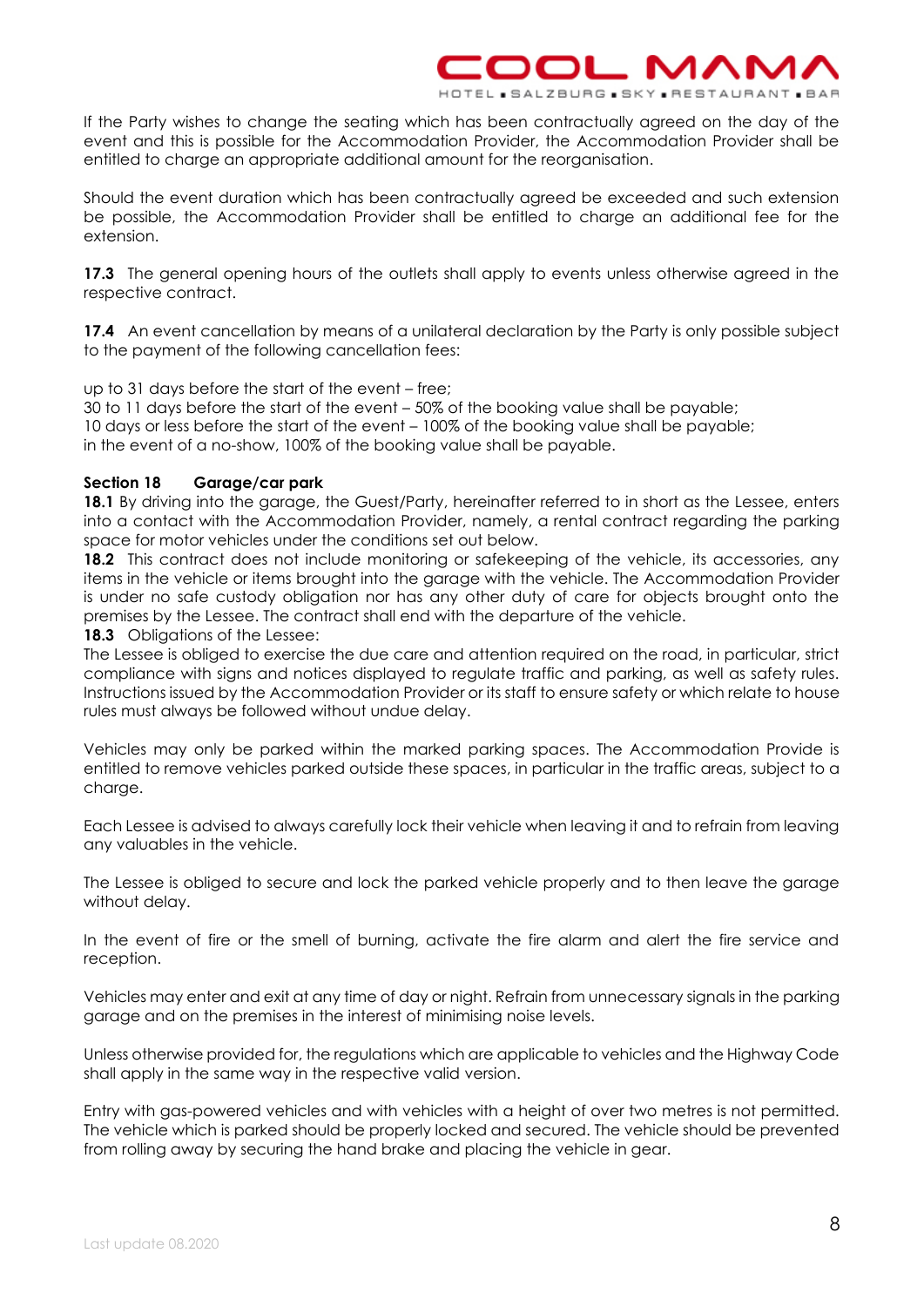The traffic signs, light signals and floor markings are to be observed. Vehicles may only be driven at walking pace in the parking garage. Particular caution and care is to be exercised with regard to pedestrians the entrance and exit area and on protected pathways.

OOL N

HOTEL SALZBURG SK

ЛЛN

**BESTAURANT . BAR** 

Stopping and parking in areas other than those marked as parking areas, in particular manoeuvring areas and pedestrian pathways, is prohibited. In addition, overtaking, reversing (except for manoeuvring in and out of parking spaces), activating acoustic devices (except hazard warning devices), the use of the high beam and leaving the engine running whilst the vehicle is still are prohibited activities.

When parking the vehicle, a distance of at least 60 cm must be maintained to the vehicles parked to the side of the vehicle. Vehicle doors must be opened with particular care in order to prevent damage to the vehicles parked next to them.

# **The following, in particular, is prohibited**

- Smoking and the use of fire and naked flames;

- Refuelling vehicles, storing fuel, combustible goods and flammable substances inside and outside the vehicle;

- Entering the car park with vehicles loaded with the aforementioned substances;

- Entering the car park with and parking vehicles with leaking system, leaking tanks, carburettors, fuel injection pumps or fuel lines, the use of vehicles which are losing oil or have other safety-related defects or do not comply with the technical requirements for vehicle use (e.g. invalid or expired inspection badges);

- Carrying out any kind of work on the vehicle (e.g. cleaning work, repairs, recharging the battery and similar), emptying petrol, oil, water and other liquids, storing items outside the vehicle, all loading activities (e.g. reloading from one vehicle into another, except storing hand luggage/travel luggage)

- Any production of abnormal levels of noise

- Parking a vehicle without a registration number

# **Rights of the Accommodation Provider**

**18.4** Insofar as the Lessee has not parked its vehicle properly, i.e. has not parked it in a space marked as a parking space or in a long-term parking space and evidently does not intend to remedy this immediately, irrespective of other claims for compensation for damages or measures according to the parking conditions, the Accommodation Provider shall be entitled to have the vehicle towed. A flat rate will be charged for the removal of the vehicle unless the Lessee can prove that costs in this amount were not incurred or were incurred to a significantly lower level than the flat rate.

The Accommodation Provider is also entitled to remove the Lessee's vehicle from the garage in the event of urgent danger.

# **Right of retention**

**18.5** In order to provide security with regard to the remuneration claims and all claims arising against the Lessee in connection with the parking, the Accommodation Provider shall have the right of retention with respect to the parked vehicle, even if the vehicle does not belong to the Lessee, but to a third party.

In order to provide security with regard to the right of retention, the Accommodation Provider may use suitable means to prevent the removal of the vehicle (immobilisation). The application of the right of retention may be prevented by means of a security deposit.

# **Liability of the Accommodation Provider**

**18.6** The Accommodation Provider shall be liable only for damage that it have demonstrably caused intentionally or by gross negligence. The Lessee is obliged to notify the Accommodation Provider without undue delay in writing of any damages of this kind. Damages must be reported to the staff at reception before leaving the garage.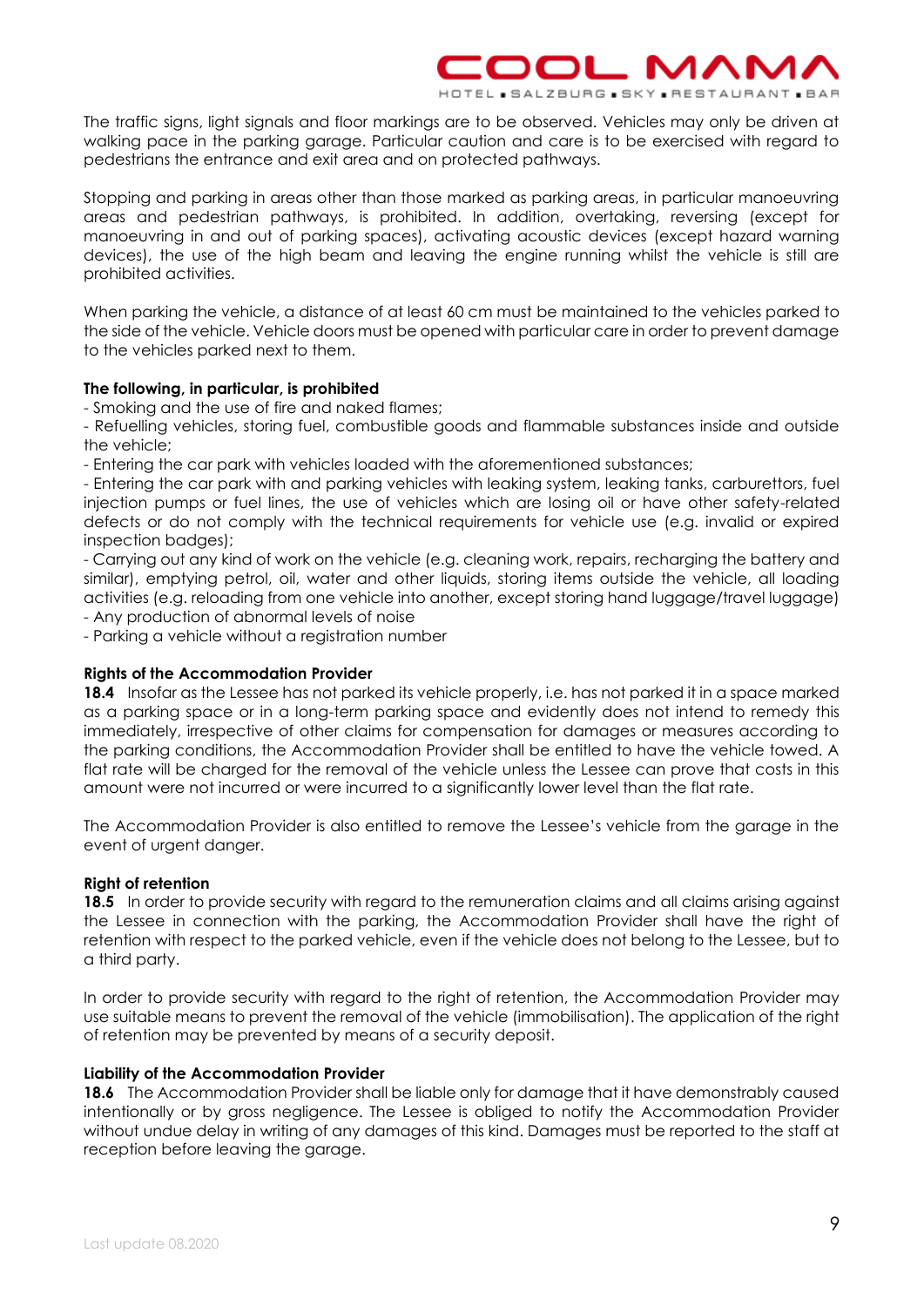

The Accommodation Provider excludes all liability for damages caused by other lessees or other third parties. This applies, in particular, to damage, destruction or theft of the parked vehicle or moveable objects/installed objects in the vehicle (e.g. car radio, car phone, mobile phone, personal valuables, computers, photographic equipment, sports equipment and similar) and also items affixed to the vehicle.

Furthermore, the Accommodation Provider shall no longer be liable for damages incurred directly or indirectly as a result of force majeure.

# **Lessee's liability**

18.7 The Lessee shall be liable for any damage culpably caused to the Accommodation Provider with respect to the itself or its vicarious agents, its representatives or their companions. It shall be obliged to report such damage without being requested to do so to the staff at the hotel's reception before leaving the garage.

Inter alia, the Lessee shall be liable for cleaning costs in the event the garage is soiled.

# **Rent**

**18.8** The rent shall be based on the respective valid remuneration list displayed in the hotel or published on the Accommodation Provider's website.

In the event the parking ticket is lost, the Lessee shall be obliged to pay the remuneration due for the actual parking duration, however no less than the fee for one day.

If the Lessee uses more than one parking space for its vehicle, the Accommodation Provider shall be entitled to collect the full rent price for the number of parking spaces actually used.

If a garage user does not consent to the content of these terms, he/she may vacate the garage again without paying any fees within a period of 15 minutes from entry.

# <span id="page-9-0"></span>**Section 19 Place of fulfilment, place of jurisdiction and applicable law**

**19.1** The place of fulfilment shall be the location of the accommodation.

**19.2** These Terms and Conditions shall be governed by Austrian formal and substantive law, to the exclusion of the provisions of international private law (particularly IPRG [Austrian act on international private law] and the Convention on the Law Applicable to Contractual Obligations 1980) and the UN Convention on Contracts for the International Sale of Goods.

**19.3** If the Party is also an Entrepreneur, the exclusive place of jurisdiction shall be the domicile of the Accommodation Provider; however the Accommodation Provider shall also be entitled to assert its rights before any other court that is competent for the location and matter.

**19.4** If the Accommodation Agreement has been made with a Party that is a Consumer and which has its domicile or ordinary residence in Austria, actions against the Consumer may exclusively be filed at the domicile, ordinary residence or place of work of such Consumer.

**19.5** If the Accommodation Agreement has been made with a Party that is a Consumer who has their domicile in a member state of the European Union (except for Austria), Iceland, Norway or Switzerland, the court that is competent for the domicile of the Consumer in the event of actions against the Consumer in the relevant matter shall have exclusive jurisdiction.

# <span id="page-9-1"></span>**Section 20 Video monitoring**

The Accommodation Provider uses a video monitoring system for the purpose of protecting the property itself and/or com with duty of care.

The video recordings are not, in particular, used to monitor people and vehicles and do not provider any basis for liability on the part of the Accommodation Provider.

The Accommodation Provider shall be entitled to evaluate the video recordings if the monitored property itself or vehicles stored in the property are subject to a dangerous attack.

Lessees are not entitled to receive video recordings from the Accommodation Provider. However, the